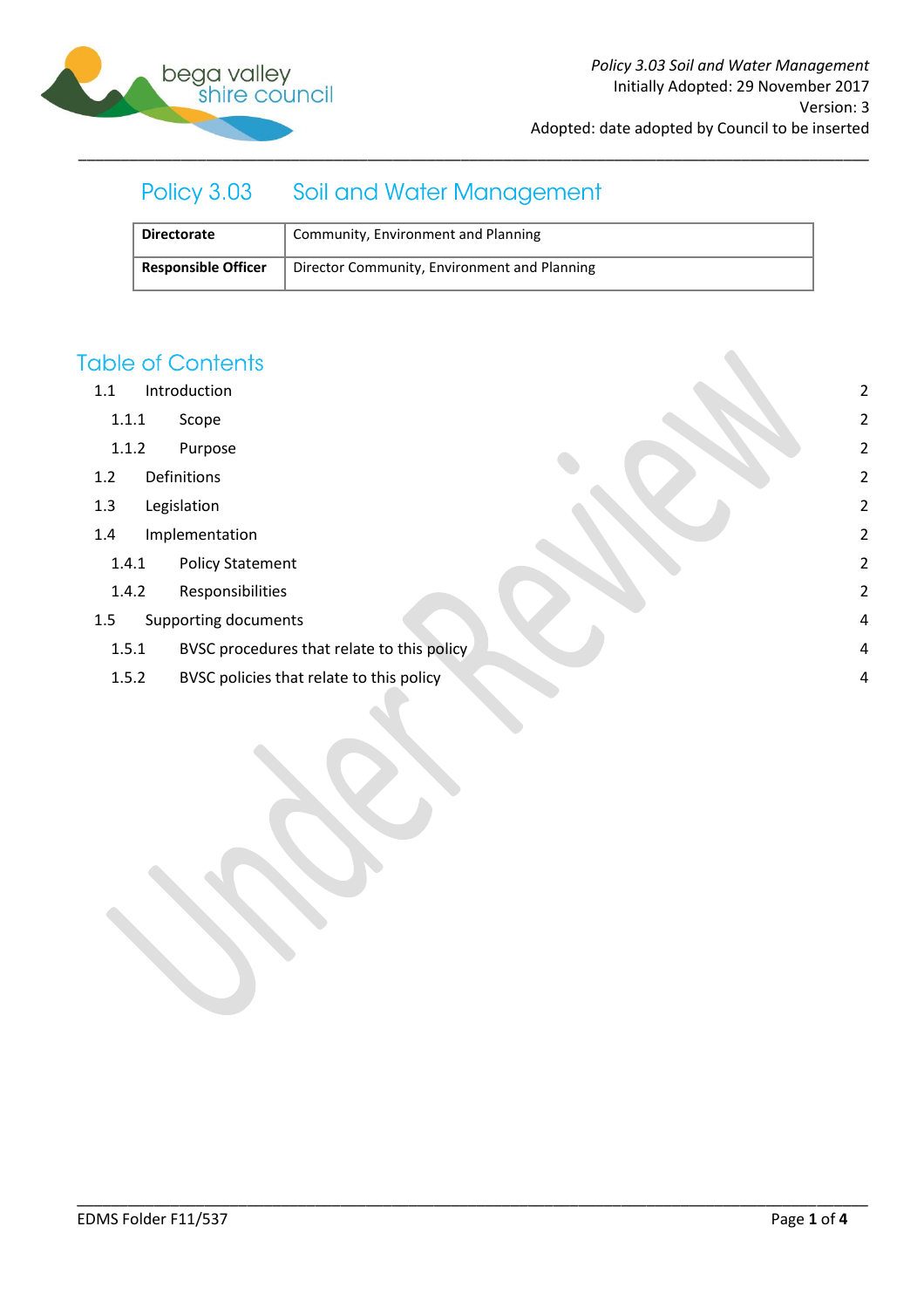

# <span id="page-1-0"></span>1.1 Introduction

## <span id="page-1-1"></span>1.1.1 Scope

Soil and water management issues such as erosion and sedimentation are one of the most pressing environmental concerns in the Bega Valley Shire. Land use management primarily rests with Bega Valley Shire Council supported by the NSW Environment Protection Authority. Other government agencies, LandCare and other community groups are also important stakeholders.

This policy and the supporting guideline, Procedure 3.03.1 Soil and Water Management Guidelines as well as Council's adopted development conditions, have been developed to comply with statutory requirements and best practice, and are based on the principles contained in the *NSW Managing Urban Stormwater Guidelines - Soils and Construction Vol. 1 (2004) and Vol. 2 (2008).*

#### <span id="page-1-2"></span>1.1.2 Purpose

- To facilitate the reduction of soil erosion and sedimentation in all catchments resulting from the  $\bullet$ disturbance of the soil surface and changes in the flow of water associated principally with building and construction works, changes in land use and urban development.
- To respond to the values and expectations of the community in relation to the principles of soil and water management.

## <span id="page-1-3"></span>**1.2 Definitions**

Nil

## <span id="page-1-4"></span>1.3 Legislation

*Local Government Act 1993 Protection of the Environment Operations Act 1997*

# <span id="page-1-5"></span>1.4 Implementation

### <span id="page-1-6"></span>**1.4.1 Policy Statement**

Bega Valley Shire Council will address soil and water management in a systematic manner by:

- addressing erosion and sedimentation  $\bullet$
- monitoring all land disturbance activities, including Council's own operations, and managing them in accordance with legislative requirements and best practice to protect the environment from harm associated with erosion and sedimentation.

### <span id="page-1-7"></span>1.4.2 Responsibilities

#### 1.4.2.1 Elected Council

Ensure that all development that comes before Council for approval has appropriately considered soil and water management and the potential impact on our local environment.

\_\_\_\_\_\_\_\_\_\_\_\_\_\_\_\_\_\_\_\_\_\_\_\_\_\_\_\_\_\_\_\_\_\_\_\_\_\_\_\_\_\_\_\_\_\_\_\_\_\_\_\_\_\_\_\_\_\_\_\_\_\_\_\_\_\_\_\_\_\_\_\_\_\_\_\_\_\_\_\_\_\_\_\_\_\_\_\_\_\_\_\_\_

#### 1.4.2.2 Chief Executive Officer (CEO), Leadership Executive Group (LEG)

Ensure reports presented to Council appropriately consider Soil and Water Management where relevant.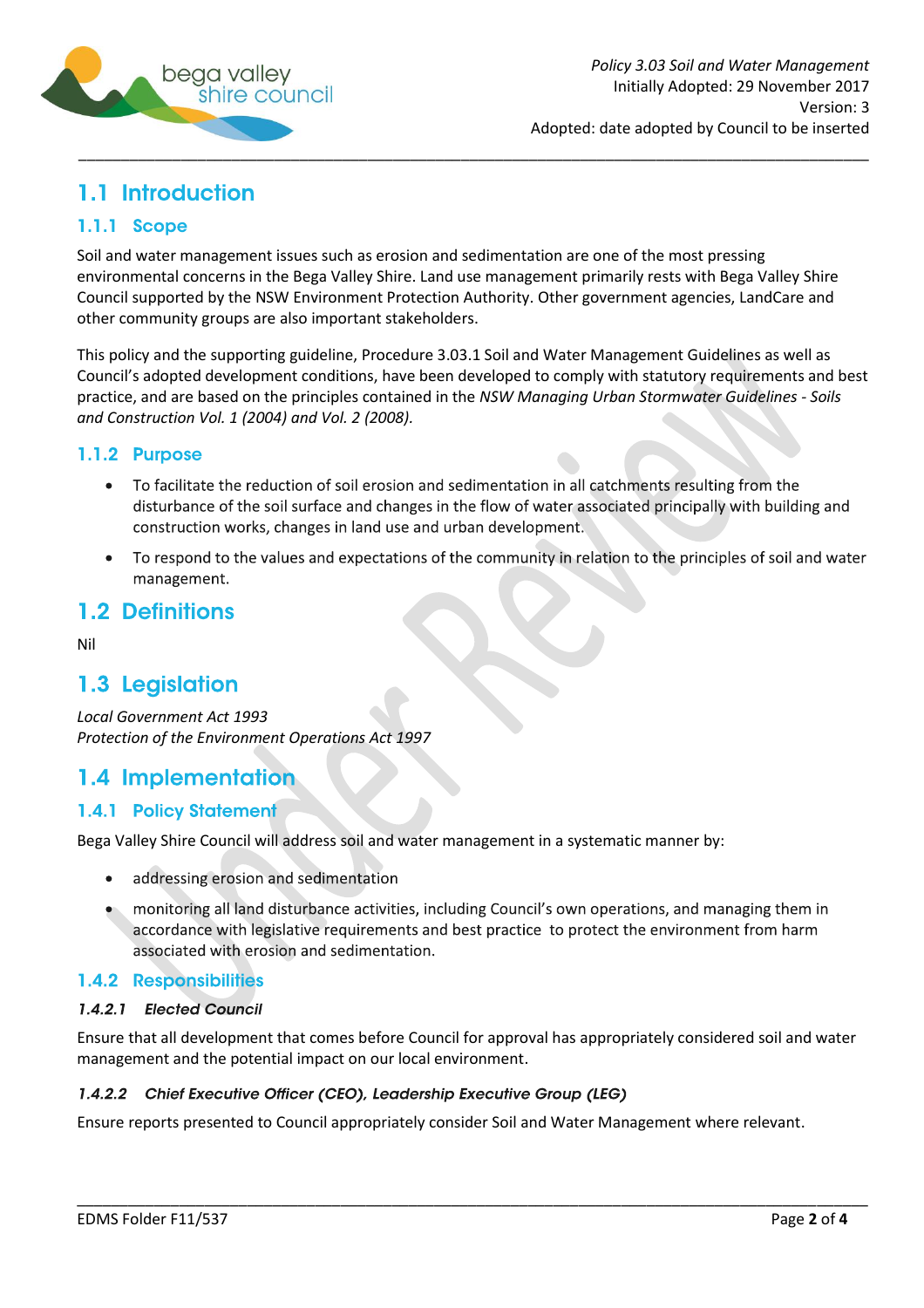

#### 1.4.2.3 Directors Assets and Operations / Community, Environment and Planning

Ensure all Council works and maintenance projects are implemented in accordance with Council's Soil and Water Management Guidelines.

Ensure all development assessments demonstrate compliance with Soil and Water Management Guidelines.

#### 1.4.2.4 (Planning Coordinator / Environment and Sustainability Coordinator)

Ensure all development proposals demonstrate compliance with Soil and Water Management Guidelines.

\_\_\_\_\_\_\_\_\_\_\_\_\_\_\_\_\_\_\_\_\_\_\_\_\_\_\_\_\_\_\_\_\_\_\_\_\_\_\_\_\_\_\_\_\_\_\_\_\_\_\_\_\_\_\_\_\_\_\_\_\_\_\_\_\_\_\_\_\_\_\_\_\_\_\_\_\_\_\_\_\_\_\_\_\_\_\_\_\_\_\_\_\_